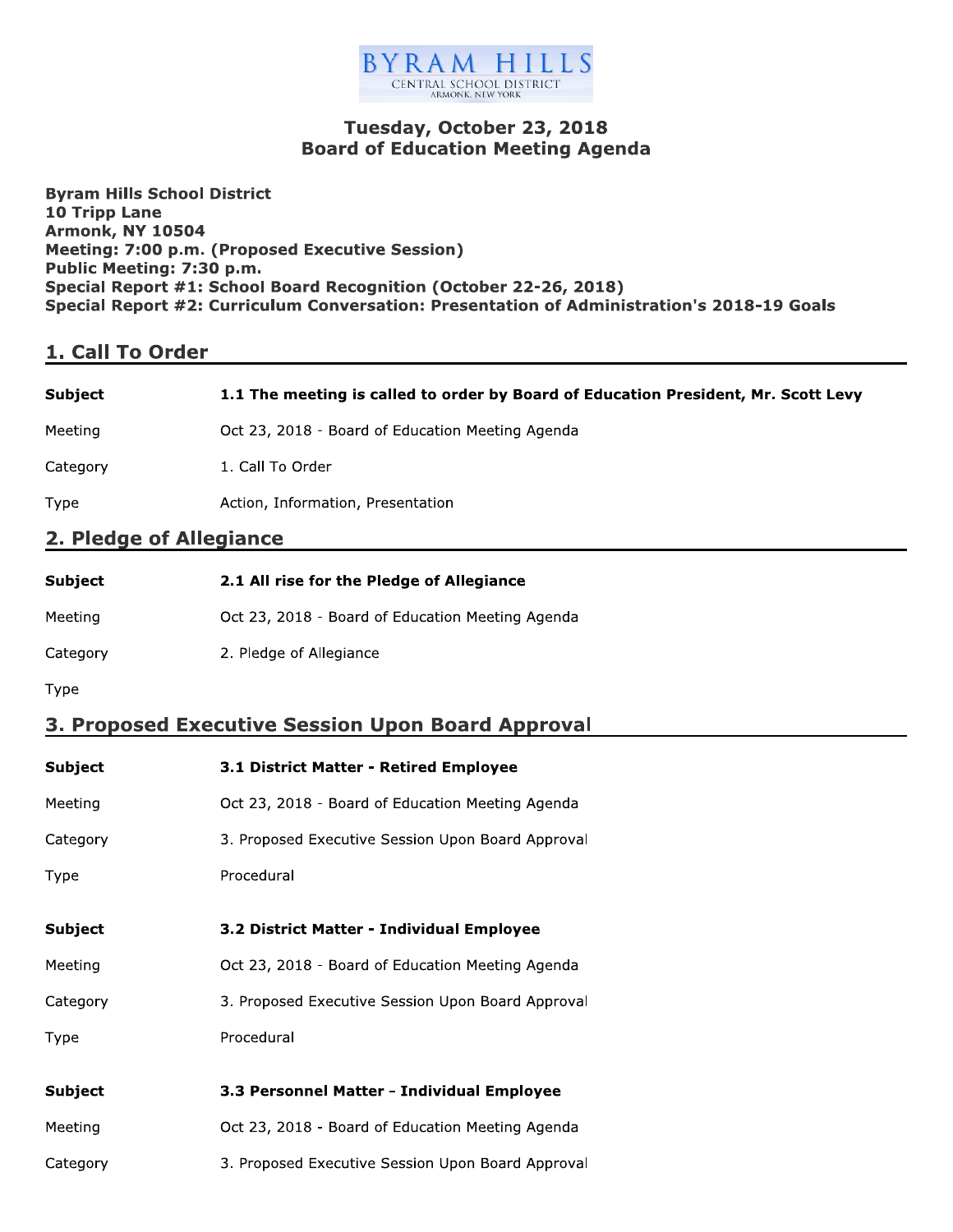| Type                        | Procedural                                        |
|-----------------------------|---------------------------------------------------|
| <b>Subject</b>              | 3.4 District Matter - Security                    |
| Meeting                     | Oct 23, 2018 - Board of Education Meeting Agenda  |
| Category                    | 3. Proposed Executive Session Upon Board Approval |
| Type                        | Procedural                                        |
| <b>Subject</b>              | 3.5 Legal Matter - Transportation                 |
| Meeting                     | Oct 23, 2018 - Board of Education Meeting Agenda  |
| Category                    | 3. Proposed Executive Session Upon Board Approval |
| Type                        | Procedural                                        |
| <b>Subject</b>              | 3.6 Board of Education Matter - Board Retreat     |
| Meeting                     | Oct 23, 2018 - Board of Education Meeting Agenda  |
| Category                    | 3. Proposed Executive Session Upon Board Approval |
| Type                        | Procedural                                        |
| 4. Comments from the Public |                                                   |

| Subject | 4.1 Public Comments (if any) will be heard at this time |  |  |
|---------|---------------------------------------------------------|--|--|

Meeting Oct 23, 2018 - Board of Education Meeting Agenda

Category 4. Comments from the Public

Type Recognition

Attached is a copy of the Byram Hills School District Guidance for Public Input at Board Meetings, as a reference for public comments during Board meetings.

File Attachments Guidance for Public Input at Board Meetings REVISED 12-6-16.pdf (17 KB)

## 5. Revision and Adoption of Agenda

| Subject  | 5.1 Revisions (if necessary) and Adoption of Agenda |
|----------|-----------------------------------------------------|
| Meeting  | Oct 23, 2018 - Board of Education Meeting Agenda    |
| Category | 5. Revision and Adoption of Agenda                  |
| Type     | Action                                              |

## 6. Consent Agenda - Personnel

**Subject** 6.1 Consent Agenda - Personnel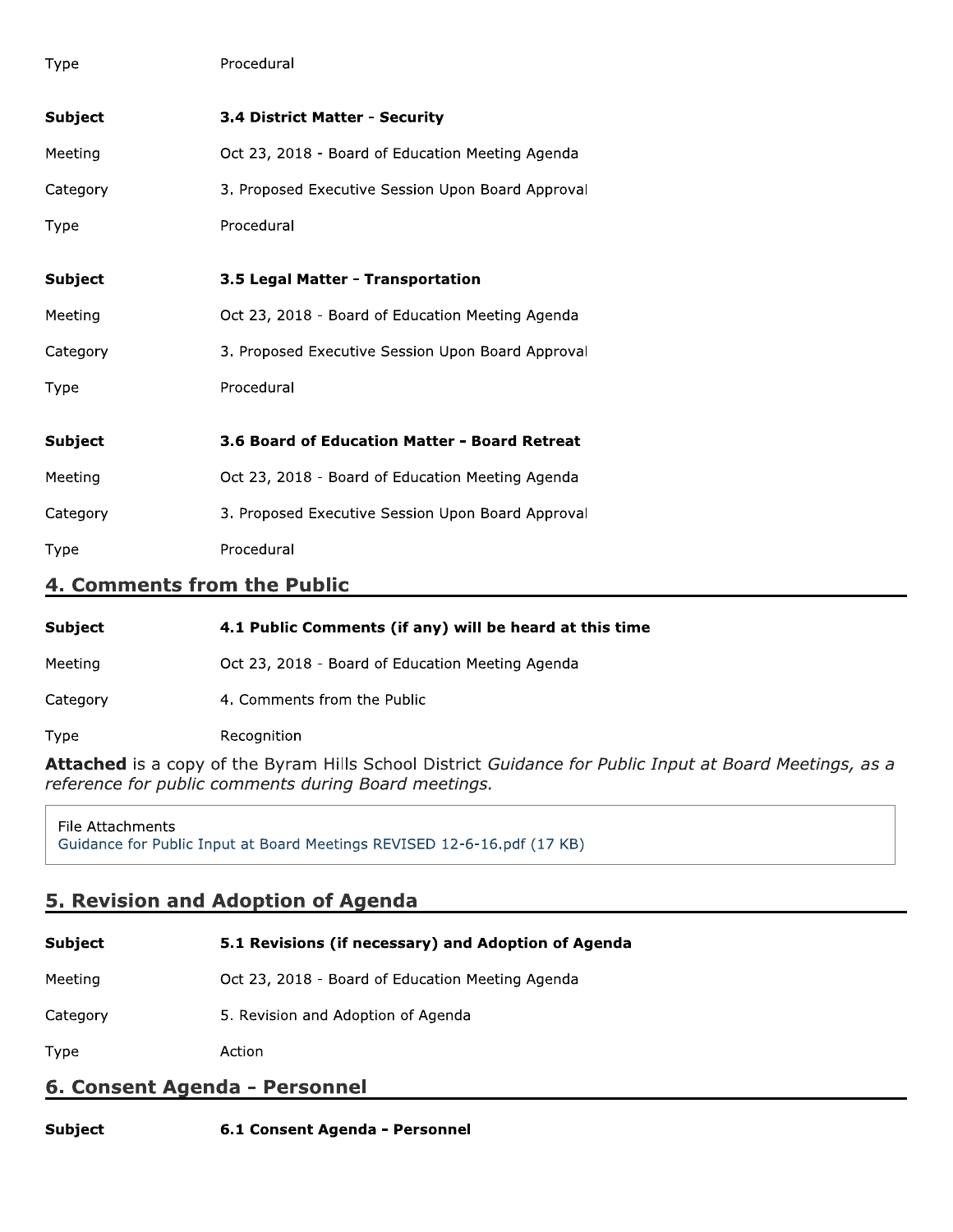Meeting Oct 23, 2018 - Board of Education Meeting Agenda

Category 6. Consent Agenda - Personnel

Action (Consent) Type

#### $6.1$ **Regular Substitute Appointment:**

1. Harriet Savitz, Elementary, CH, effective 9/25/18

#### $6.2$ **CSEA Resignation:**

1. Lissa Feigenbaum, Health Aide, WA, effective 10/19/18

#### $6.3$ **CSEA Probationary Appointments:**

- 1. Joryanna Rozon, Bus Driver, Transp., 52-week probation period, effective 10/15/18
- 2. Evelyn Santos, Part-time Monitor, Transp., 52-week probation period, effective 10/22/18

#### $6.4$ **CSEA Part-time Availability Appointment:**

- 1. Lourdes Ianno, School Monitor, D/W, effective 10/24/18
- $6.5$ Winter Coaching Appointments: See attached list

#### $6.6$ **BHHS Extracurricular Appointment Rescissions:**

- 1. Cultural Diversity Club Ruben Torres
- 2. Stage Set Designer Fall Andre Squerra
- 3. Stage Set Designer Winter Andre Squerra
- 4. Stage Set Designer Spring Andre Squerra

### $6.7$ **BHHS Extracurricular Appointments:**

- 1. Cultural Diversity Club Alison Smith
- 2. Hall of Fame Matt Allen
- 3. Stage Set Designer Fall Danielle Brooks
- 4. Stage Set Designer Winter Danielle Brooks
- 5. Stage Set Designer Spring Danielle Brooks
- 6. Wampus Moving Up Ceremony John Lopez, Jonah Piali
- 7. Green Team Courtney Bogren (Year 2)
- 8. Glamour Girls Jacqueline Salvato (Year 1, unofficial club)
- 9. Future Legislators Lisa Squadron (Year 1, unofficial club)
- 10. National Art Honor Society Lila Horn, Amy Menasche, Jayne Karlin (Year 1, unofficial club)

### $6.8$ **Wampus Extracurricular Appointments:**

- 1. Stage, Musical Director Alan Lounsbury
- 2. Stage, Assistant Musical Director Dana Celestino
- 3. Stage, Technical Assistant Donna Scorrano
- 4. NYSSMA Dana Celestino
- 5. NYSSMA Ken Pearson

### **Substitute Teacher Appointment:** 6.9

1. Jordan Bishop, effective 10/23/18

### 6.10 Approval to add a 1.0 FTE Jr. Information Systems Security Analyst position

File Attachments WINTER 2018 2019 COACHES.pdf (16 KB)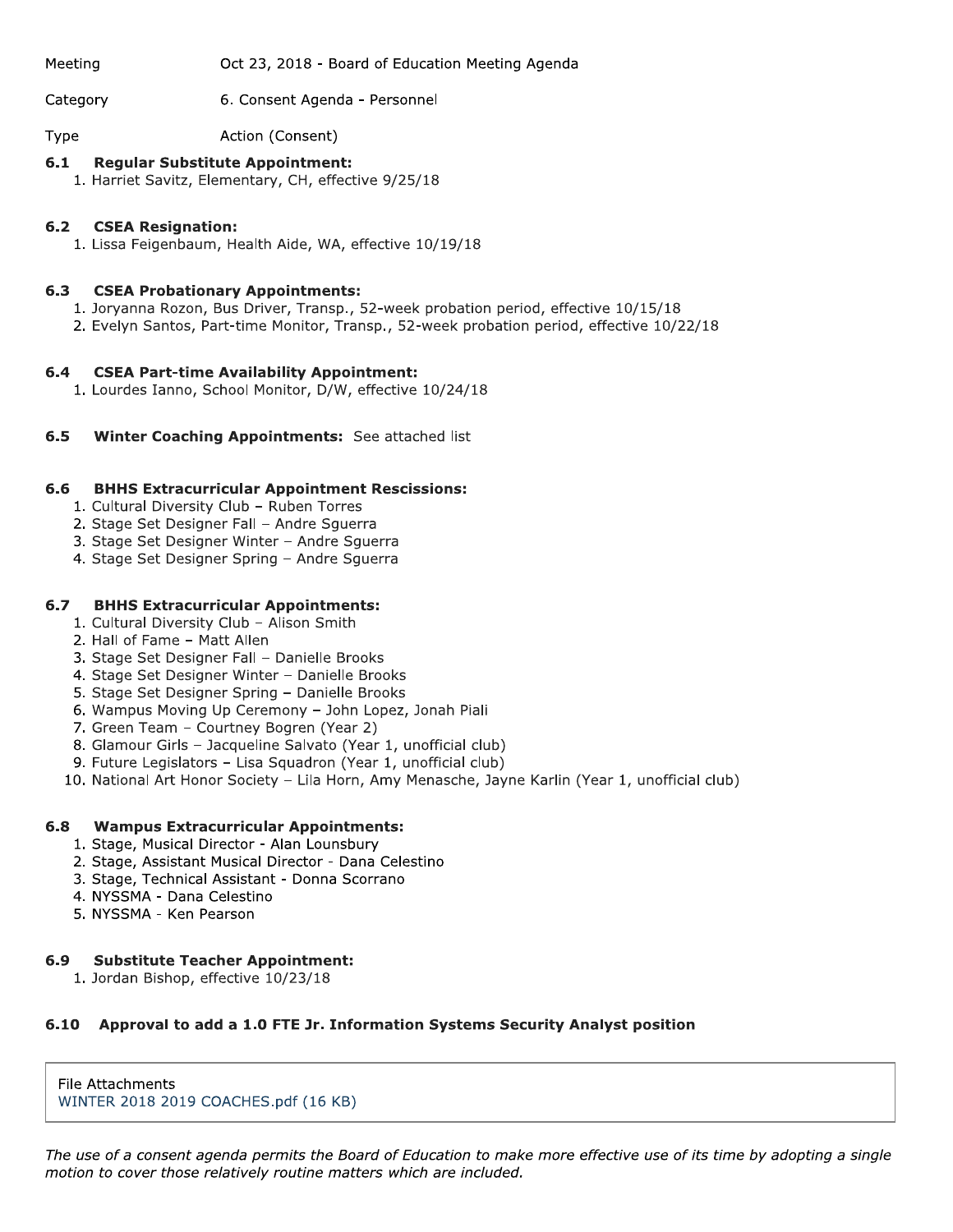## 7. Consent Agenda - Special Services

| Subject | 7.1 Consent Agenda - CSE/SubCSE/CPSE Recommendations |
|---------|------------------------------------------------------|
|         |                                                      |

Oct 23, 2018 - Board of Education Meeting Agenda Meeting

Category 7. Consent Agenda - Special Services

Type Action (Consent)

The use of a consent agenda permits the Board of Education to make more effective use of its time by adopting a single motion to cover those relatively routine matters which are included.

### 8. Consent Agenda - Business

| Subject  | 8.1 Consent Agenda - Business                    |
|----------|--------------------------------------------------|
| Meeting  | Oct 23, 2018 - Board of Education Meeting Agenda |
| Category | 8. Consent Agenda - Business                     |

Type Action (Consent)

8.1 Authorization to Execute an Agreement for Educational Services with Briarcliff Manor Union Free School District for the 2018-19 School Year

8.2 Authorization to Execute an Agreement for Educational Services with the North Salem Central School District for the 2018-19 School Year

8.3 Authorization to Execute an Agreement for Educational Services with the Mamaroneck Union Free School District for the 2018-19 Fiscal Year

8.4 Authorization to Execute an Agreement for Educational Services with the Harrison Central School District for the 2018-19 **School Year** 

8.5 Authorization to Execute an Agreement for Educational Services with the Ardsley Union Free School District for the 2018-19 **School Year** 

8.6 Authorization to Execute an Agreement for Educational Services with the Perkins School for the Blind for the 2018-19 Fiscal Year

8.7 Authorization to Participate in the Nassau County Board of Cooperative Educational Services (BOCES) Cooperative Bid for Repair, Maintenance and Installation of Interior & Exterior Doors Extension #2

### 8.8 Acceptance of Treasurer's Report for September 2018

The use of a consent agenda permits the Board of Education to make more effective use of its time by adopting a single motion to cover those relatively routine matters which are included.

### 9. Special Report #1: School Board Recognition

| Subject | 9.1 Board of Education Recognition: October 22- October 26, 2018 |
|---------|------------------------------------------------------------------|
|---------|------------------------------------------------------------------|

Meeting Oct 23, 2018 - Board of Education Meeting Agenda

9. Special Report #1: School Board Recognition Category

Recognition Type

## Governor Andrew M. Cuomo Declares October 22 - October 26, 2018 to be School Board **Recognition Week**

We take time during this Board meeting to publicly thank the Board of Education members, Mia DiPietro, Robin Glat, Lori Kanner, Scott Levy, Michael Sanders, Ira Schulman and Lara Stangel for their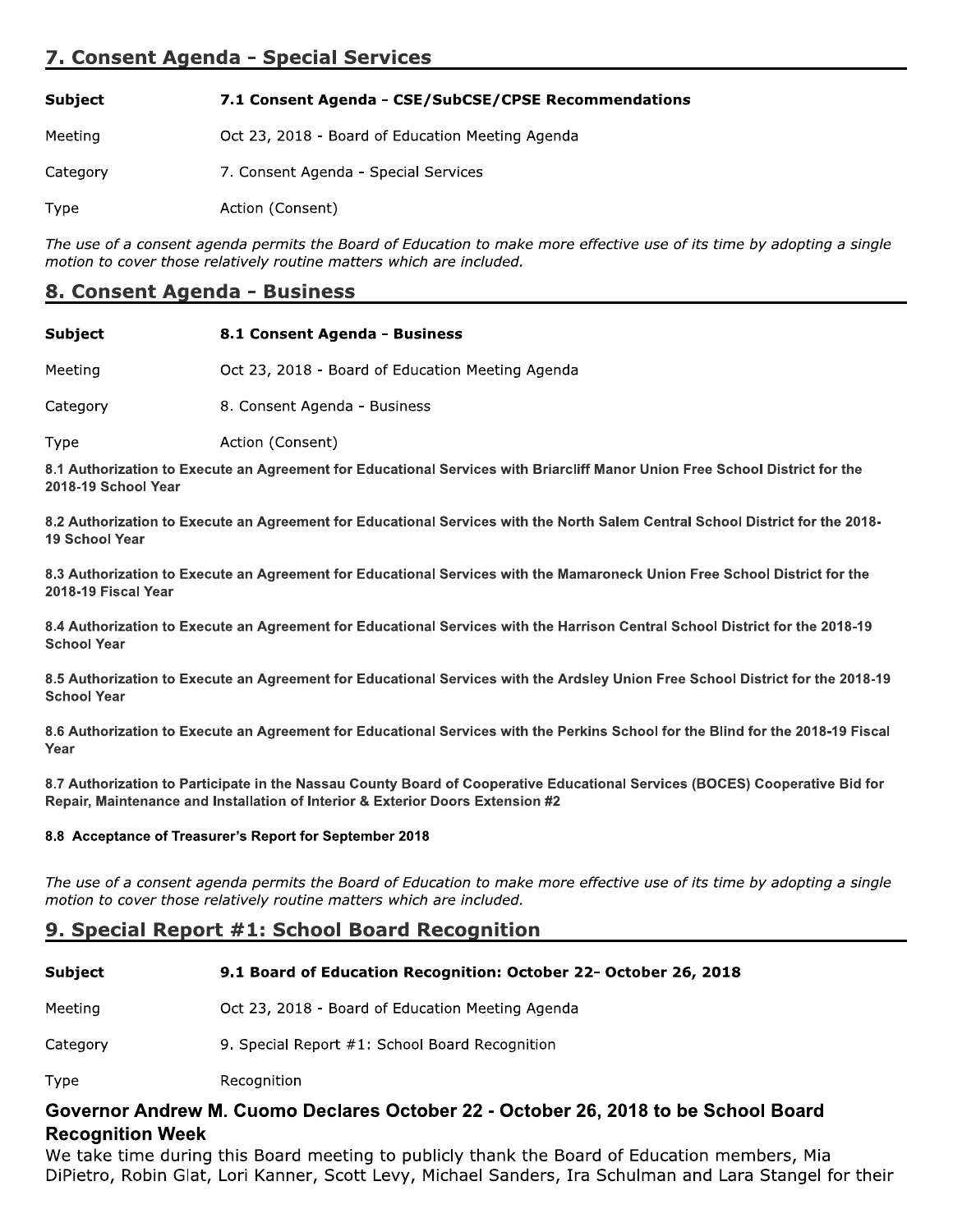dedication, time and commitment to our school district, students and staff. It is my pleasure, as the Superintendent of Schools, to work with such a dedicated team of Board members.  $\sim$   $\sim$  Dr. Jen Lamia, Superintendent of Schools

## 10. Special Report #2: Curriculum Conversation - 2018-19 Administrative Goals

| <b>Subject</b> | 10.1 Curriculum Conversation: 2018-19 Administrative Goals                    |
|----------------|-------------------------------------------------------------------------------|
| Meeting        | Oct 23, 2018 - Board of Education Meeting Agenda                              |
| Category       | 10. Special Report #2: Curriculum Conversation - 2018-19 Administrative Goals |
| <b>Type</b>    | Discussion, Information, Presentation                                         |

### 11. Unfinished Business

| <b>Subject</b> | 11.1 Review of Policies: Second Read: 1120 (School District Records); 1120-R<br>(School District Records Regulation); 5500 (Student Records) |
|----------------|----------------------------------------------------------------------------------------------------------------------------------------------|
| Meeting        | Oct 23, 2018 - Board of Education Meeting Agenda                                                                                             |
| Category       | 11. Unfinished Business                                                                                                                      |
| Type           | Action, Discussion                                                                                                                           |
|                |                                                                                                                                              |

### **12. New Business**

| <b>Subject</b>           | 12.1 Acceptance of a Byram Hills Education Foundation Fall 2018 Direct Giving<br>Grant                   |  |
|--------------------------|----------------------------------------------------------------------------------------------------------|--|
| Meeting                  | Oct 23, 2018 - Board of Education Meeting Agenda                                                         |  |
| Category                 | 12. New Business                                                                                         |  |
| Type                     | Action, Information, Presentation                                                                        |  |
| <b>Subject</b>           | 12.2 NYSSBA 2018 Proposed Bylaw Amendment and Resolution Book / Proposed<br><b>Resolutions Worksheet</b> |  |
| Meeting                  | Oct 23, 2018 - Board of Education Meeting Agenda                                                         |  |
| Category                 | 12. New Business                                                                                         |  |
| Type                     | Action, Discussion, Information                                                                          |  |
| Subject                  | 12.3 Gene Bissell Plaque Proposal                                                                        |  |
| Meeting                  | Oct 23, 2018 - Board of Education Meeting Agenda                                                         |  |
| Category                 | 12. New Business                                                                                         |  |
| Type                     | Discussion, Information                                                                                  |  |
| <b>13. Staff Reports</b> |                                                                                                          |  |

**Subject** 13.1 Superintendent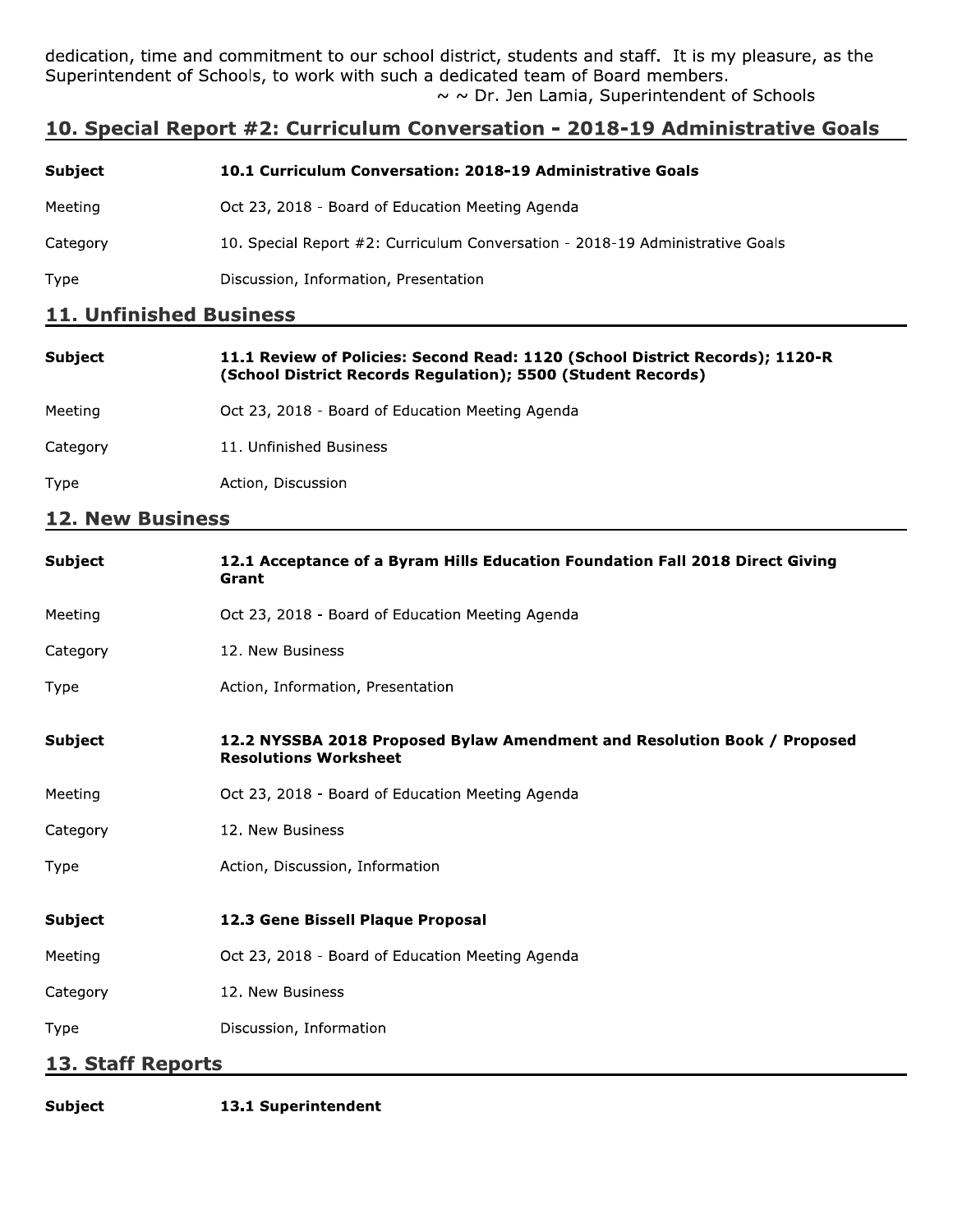| Meeting        | Oct 23, 2018 - Board of Education Meeting Agenda                           |  |
|----------------|----------------------------------------------------------------------------|--|
| Category       | 13. Staff Reports                                                          |  |
| Type           | Information                                                                |  |
| <b>Subject</b> | 13.2 Deputy Superintendent, District Clerk                                 |  |
| Meeting        | Oct 23, 2018 - Board of Education Meeting Agenda                           |  |
| Category       | 13. Staff Reports                                                          |  |
| Type           | Information                                                                |  |
| <b>Subject</b> | 13.3 Interim Assistant Superintendent for Business and Management Services |  |
| Meeting        | Oct 23, 2018 - Board of Education Meeting Agenda                           |  |
| Category       | 13. Staff Reports                                                          |  |
| <b>Type</b>    | Information                                                                |  |
| <b>Subject</b> | 13.4 Assistant to the Superintendent for Human Resources                   |  |
| Meeting        | Oct 23, 2018 - Board of Education Meeting Agenda                           |  |
| Category       | 13. Staff Reports                                                          |  |
| Type           | Information                                                                |  |

## 14. Board Reports

| <b>Subject</b>                                                        | <b>14.1 President</b>                            |  |
|-----------------------------------------------------------------------|--------------------------------------------------|--|
| Meeting                                                               | Oct 23, 2018 - Board of Education Meeting Agenda |  |
| Category                                                              | 14. Board Reports                                |  |
| Type                                                                  | Information                                      |  |
|                                                                       |                                                  |  |
| <b>Subject</b>                                                        | 14.2 Committees / Board Members                  |  |
| Meeting                                                               | Oct 23, 2018 - Board of Education Meeting Agenda |  |
| Category                                                              | 14. Board Reports                                |  |
| Type                                                                  | Information                                      |  |
| 14.2.1 October 24, 2018: Policy Committee, District Office, 8:30 a.m. |                                                  |  |
| 14.2.2 October 25-27, 2018: NYSSBA 99th Annual Conference & Expo, NYC |                                                  |  |

14.2.3 November 5, 2018: WPSBA Superintendent and Board of Education Regional Dinner, DoubleTree Hotel, Tarrytown, NY, 6:30 p.m. - 9:30 p.m.

### **Subject** 14.3 Topics for Future Agendas / Request for Information